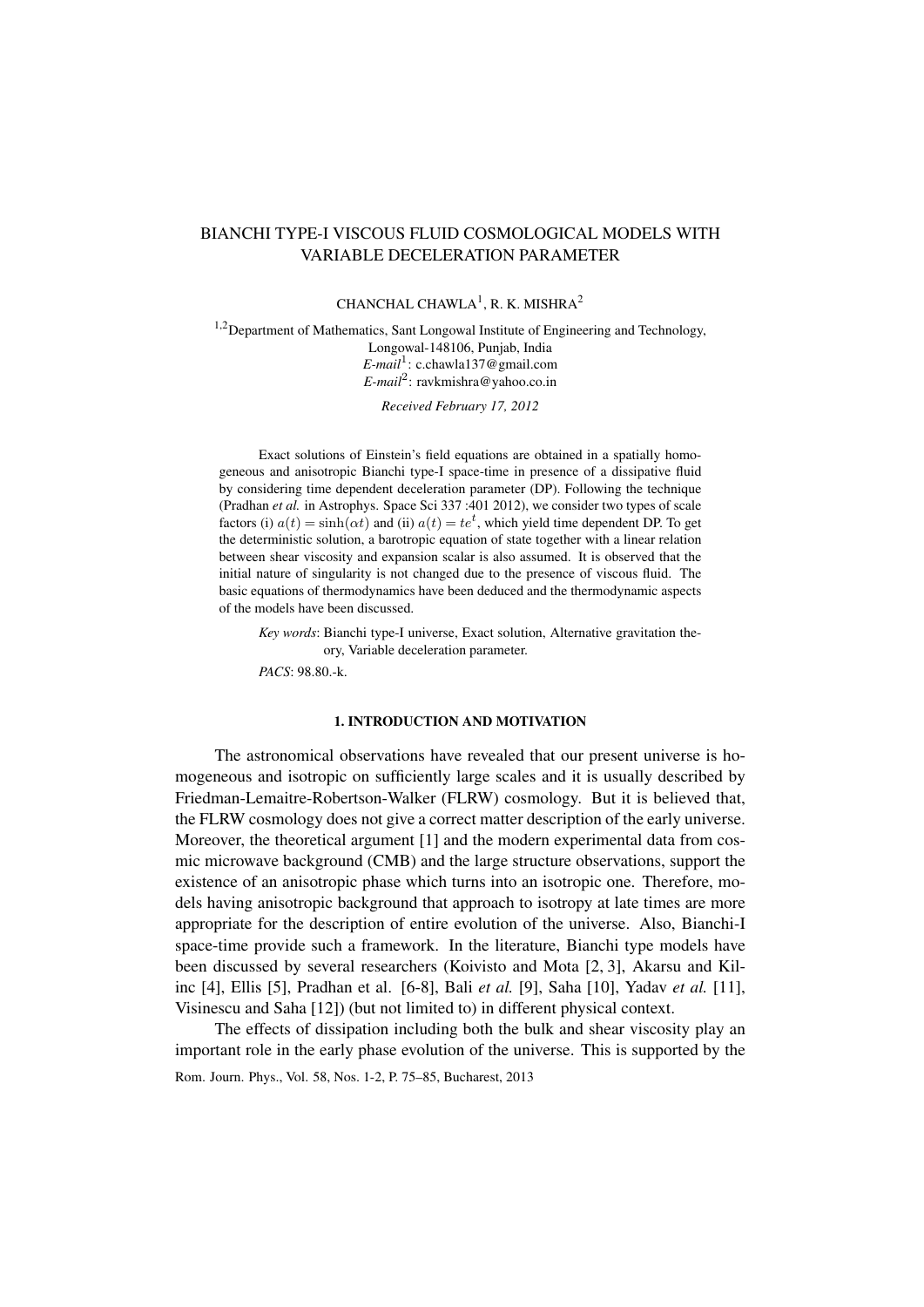fact that when neutrino decoupling occurred, the matter behaved like viscous fluid in early stages of the universe. To describe the relativistic theory of viscosity, the first attempt was made by Misner [1], Eckart [13] and, Landau and Lifshitz [14]. Weinberg [15] derived general formulae for bulk and shear viscosity to evaluate the rate of cosmological entropy production. Grøn [16] studied the role of viscosity in the evolution of Bianchi type-I models and deduced that viscosity plays significant role in the process of isotropization of the universe. Several authors (Singh and Kumar [17,18], Kremer and Devecchi [19], Debnath *et al.* [20], Yadav [21], Pradhan [22,23], Pradhan *et al.* [24], Singh *et al.* [25], Bali and Pradhan [26]) (but not limited to) have investigated viscous fluid cosmological models in different physical context.

In literature, it is common to use a constant DP (Akarsu and Kilinc [27, 28], Amirhashchi *et al.* [29], Pradhan *et al.* [30]) as it suggests a power law for metric function or corresponding quantity. But recent observations of Type Ia supernova (Riess *et al.* [31, 32], Perlmutter *et al.* [33], Tonry *et al.* [34], Clocchiatti *et al.* [35]) and CMB anisotropies (Bennett *et al.* [36], de Bernardis *et al.* [37], Hanany *et al.* [38]) revealed that the current universe is not only expanding but also accelerating. Transition of the universe from the decelerated phase to the present accelerating phase motivate us to consider variable DP. Several researchers (Pradhan *et al.* [39], Amirhashchi *et al.* [40], Akarsu and Dereli [41]) have discussed the evolution of the universe with variable DP.

Motivated from the studies outlined above, in this paper, we have investigated some physically realistic and anisotropic Bianchi type-I models by considering a dissipative fluid with variable DP. The paper is organized as follows: In Sect. 2, the metric and the field equations are described. Sect. 3 deals with the solutions of the field equations by considering physically relevant assumptions. Further, thermodynamic aspects and physical behavior of the models is also discussed under Sect. 3. Finally, conclusions are summarized in the last Sect. 4.

### 2. THE METRIC AND FIELD EQUATIONS

We consider totally anisotropic Bianchi type-I metric in the form

$$
ds^{2} = -dt^{2} + A^{2}dx^{2} + B^{2}dy^{2} + C^{2}dz^{2},
$$
\n(1)

where the metric potentials  $\vec{A}$ ,  $\vec{B}$  and  $\vec{C}$  are functions of cosmic time  $t$  alone. This ensures that the model is spatially homogeneous.

The Einstein's field equations (in gravitational units  $8\pi G = c = 1$ ) are given by

$$
R_{ij} - \frac{1}{2} R g_{ij} = -T_{ij},
$$
\t(2)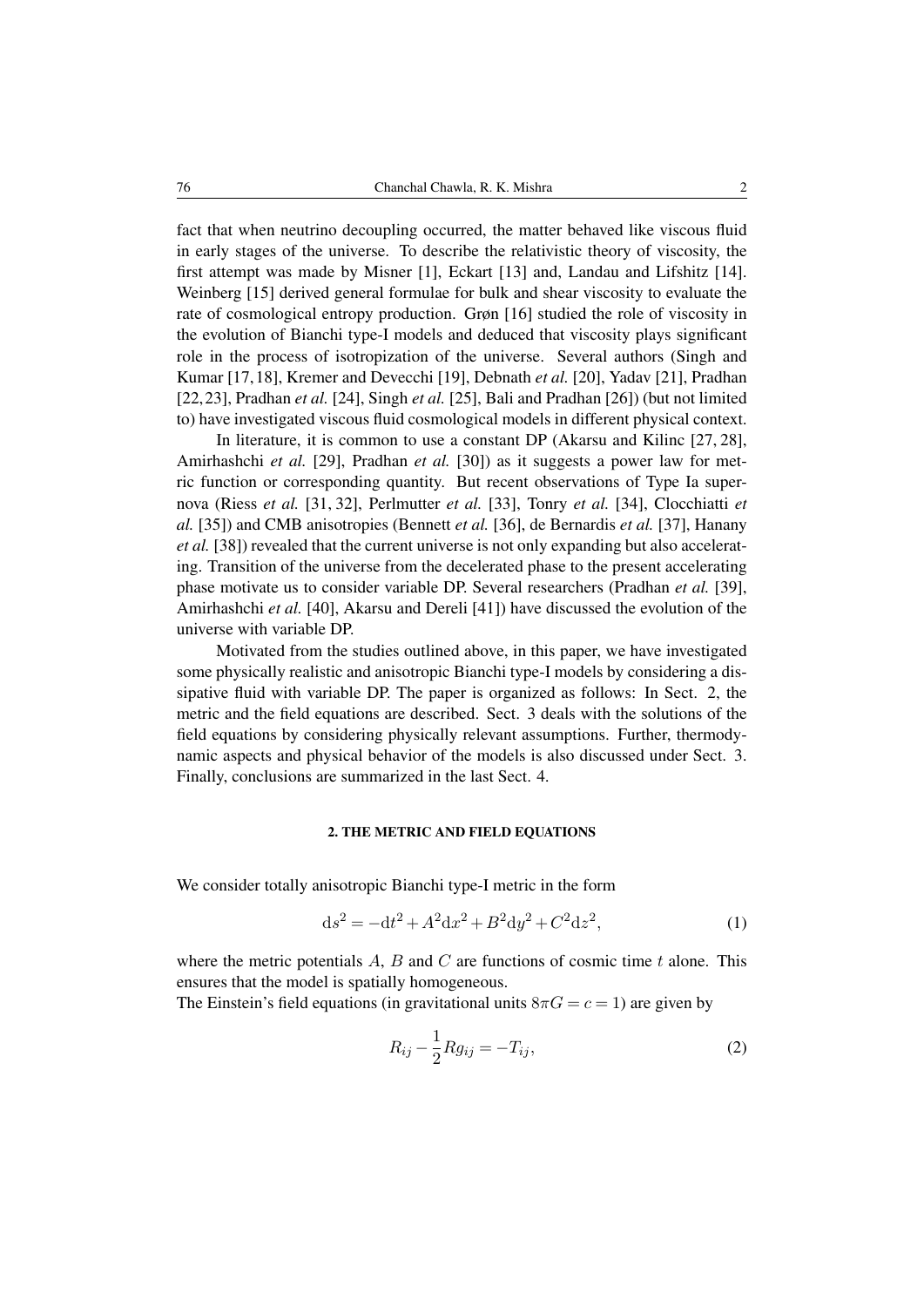where  $T_{ij}$  is the stress energy tensor of matter, which in case of viscous fluid has the form [14]

$$
T_{ij} = (\rho + \bar{p})u_i u_j + \bar{p}g_{ij} - \eta \mu_{ij}
$$
\n(3)

with

$$
\bar{p} = p - (3\xi - 2\eta)H.\tag{4}
$$

Here *p* is the isotropic pressure;  $\bar{p}$  is the effective pressure;  $\rho$  is the matter density; *ξ* and *η* stand for the bulk and shear viscosity coefficients respectively and *u i* is the four-velocity vector satisfying  $u^i u_i = -1$ . In a co-moving coordinate system, where  $u^i = \delta_0^i$ , the field equations (2) and the energy conservation equation  $T_{;j}^{ij} = 0$ , for the anisotropic Bianchi type-I space-time (1) and viscous fluid distribution (3) yield

$$
\frac{\ddot{B}}{B} + \frac{\ddot{C}}{C} + \frac{\dot{B}\dot{C}}{BC} = -\bar{p} + 2\eta \frac{\dot{A}}{A},\tag{5}
$$

$$
\frac{\ddot{C}}{C} + \frac{\ddot{A}}{A} + \frac{\dot{C}\dot{A}}{CA} = -\bar{p} + 2\eta \frac{\dot{B}}{B},\tag{6}
$$

$$
\frac{\ddot{A}}{A} + \frac{\ddot{B}}{B} + \frac{\dot{A}\dot{B}}{AB} = -\bar{p} + 2\eta \frac{\dot{C}}{C},\tag{7}
$$

$$
\frac{\dot{A}\dot{B}}{AB} + \frac{\dot{B}\dot{C}}{BC} + \frac{\dot{C}\dot{A}}{CA} = \rho
$$
 (8)

and

$$
\dot{\rho} = -(p+\rho)\theta + \xi \theta^2 + 4\eta \sigma^2. \tag{9}
$$

Here dot indicates ordinary differentiation with respect to t. We have a system of four independent equations (5)*−*(8) and seven unknown variables namely *A*, *B*, *C*, *p*, *ρ*, *ξ* and *η*. So for detail study of the system, we are required three appropriate relations among these variables, accordingly considered and presented in the following section to solve the field equations.

#### 3. SOLUTION OF FIELD EQUATIONS

We follow the approach of Saha [10] to solve the field equations (5)*−*(8). Subtracting  $(5)$  from  $(6)$ ,  $(5)$  from  $(7)$ ,  $(6)$  from  $(7)$  and taking second integral of each, we get the following three relations respectively:

$$
\frac{A}{B} = d_1 \exp\left(x_1 \int a^{-3} e^{-2 \int \eta dt} dt\right),\tag{10}
$$

$$
\frac{A}{C} = d_2 \exp\left(x_2 \int a^{-3} e^{-2 \int \eta dt} dt\right),\tag{11}
$$

$$
\frac{B}{C} = d_3 \exp\left(x_3 \int a^{-3} e^{-2 \int \eta dt} dt\right),\tag{12}
$$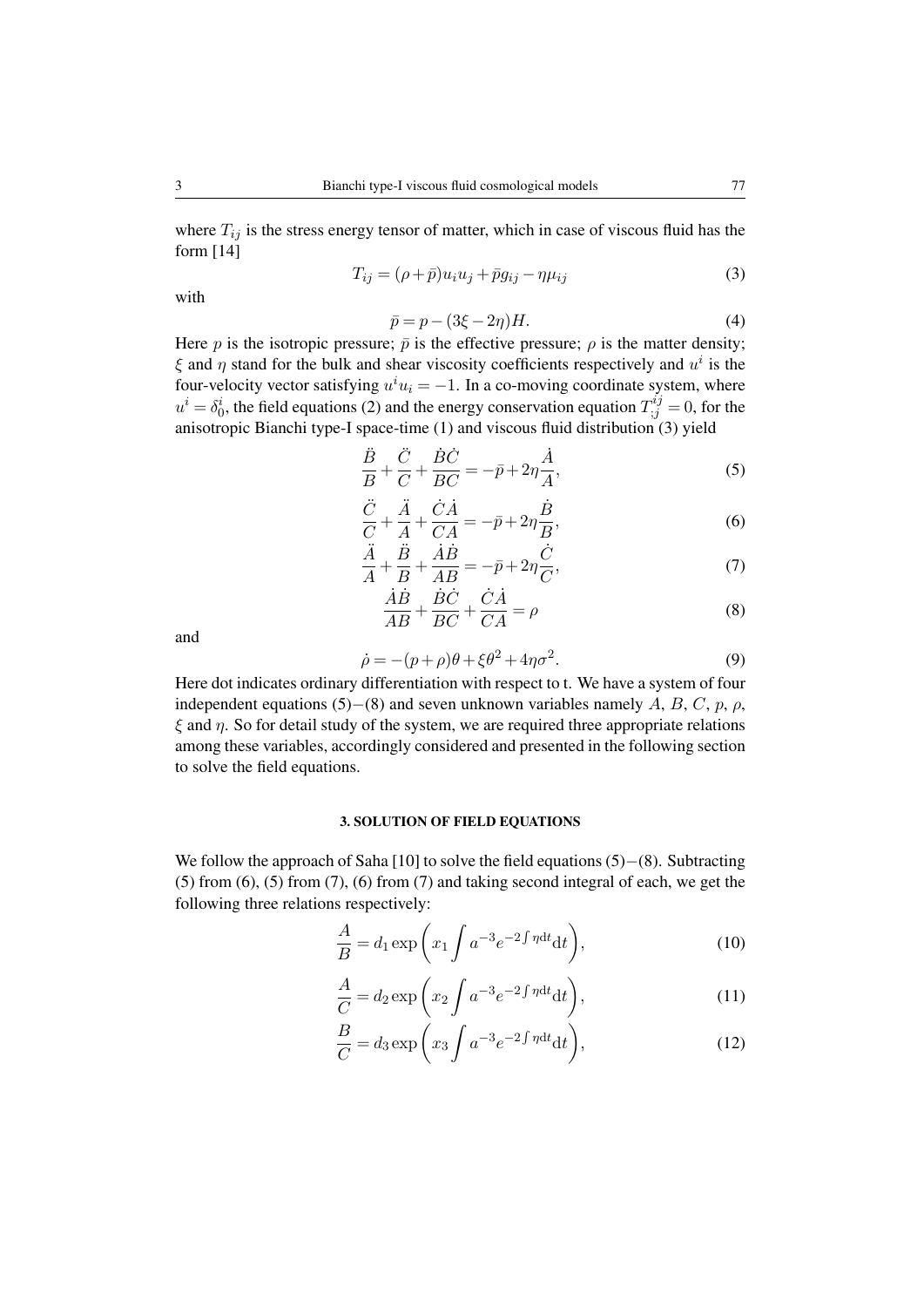where  $d_1$ ,  $x_1$ ,  $d_2$ ,  $x_2$ ,  $d_3$  and  $x_3$  are constants of integration. From Eqs. (10)−(12), the metric functions can be explicitly written as

$$
A(t) = a_1 a \exp\left(b_1 \int a^{-3} e^{-2 \int \eta dt} dt\right),\tag{13}
$$

$$
B(t) = a_2 a \exp\left(b_2 \int a^{-3} e^{-2 \int \eta dt} dt\right),\tag{14}
$$

$$
C(t) = a_3 a \exp\left(b_3 \int a^{-3} e^{-2 \int \eta dt} dt\right),\tag{15}
$$

where

$$
a_1 = \sqrt[3]{d_1 d_2}
$$
,  $a_2 = \sqrt[3]{d_1^{-1} d_3}$ ,  $a_3 = \sqrt[3]{(d_2 d_3)^{-1}}$ ,  
 $b_1 = \frac{x_1 + x_2}{3}$ ,  $b_2 = \frac{x_3 - x_1}{3}$ ,  $b_3 = \frac{-(x_2 + x_3)}{3}$ 

with  $a_1a_2a_3 = 1$  and  $b_1 + b_2 + b_3 = 0$ . Thus the metric functions are found explicitly in terms of average scale factor *a*.

3.1. CASE 1: WHERE 
$$
a(t) = \sinh(\alpha t)
$$

As suggested by Pradhan *et al.* [39], firstly we consider the variation of scale factor *a* with cosmic time *t* by the relation

$$
a(t) = \sinh(\alpha t),\tag{16}
$$

where  $\alpha$  is an arbitrary constant and the constant of integration is absorbed in *t* without any loss of generality. Now, Equation (16) yields a time dependent DP as

$$
q(t) = -\frac{a\ddot{a}}{\dot{a}^2} = -\tanh^2(\alpha t). \tag{17}
$$

Secondly, we assume that the coefficient of shear viscosity  $(\eta)$  is proportional to the expansion scalar ( $\theta$ ) *i.e.*  $\eta \propto \theta$ , which leads to

$$
\eta = \eta_0 \theta \tag{18}
$$

with

$$
\theta = 3H = 3\alpha \coth(\alpha t). \tag{19}
$$

Here  $\eta_0$  is proportionality constant and  $H = \frac{\dot{a}}{a}$  $\frac{a}{a}$  is Hubble's parameter. Such relation (18) has already been proposed in the physical literature as a physically plausible relation [42]. Finally, we assume the perfect gas equation of state expressed as

$$
p = \gamma \rho, 0 \le \gamma \le 1. \tag{20}
$$

Using Eqs. (16), (18) and (19) into (13)*−*(15), we have the following set of expressions for the scale factors

$$
A = a_1 \sinh(\alpha t) \exp\left[b_1 \int \left\{ \left[\sinh(\alpha t)\right]^{-3(1+2\eta_0)} \right\} dt\right],\tag{21}
$$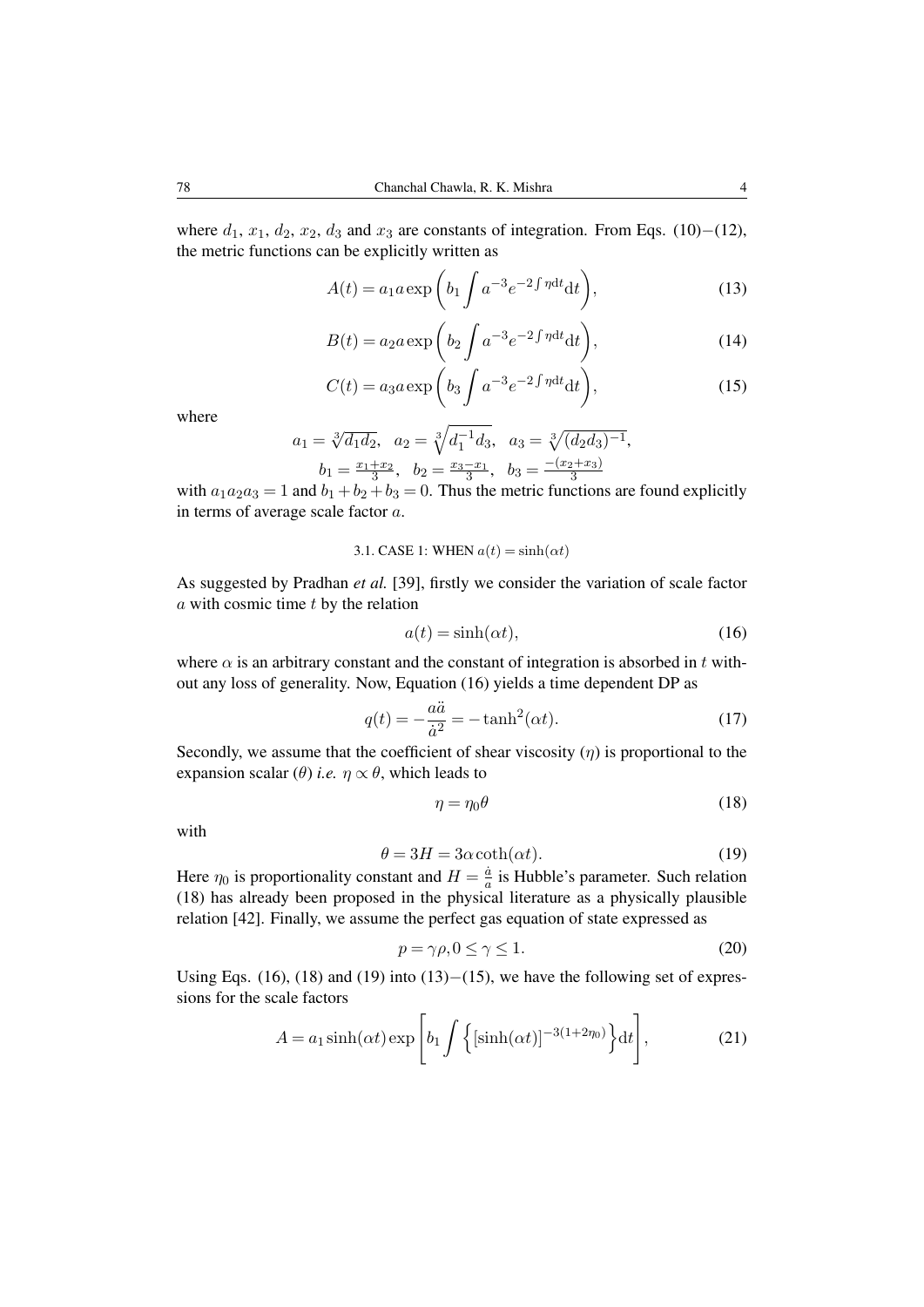$$
B = a_2 \sinh(\alpha t) \exp\left[b_2 \int \left\{ \left[\sinh(\alpha t)\right]^{-3(1+2\eta_0)} \right\} dt\right],\tag{22}
$$

$$
C = a_3 \sinh(\alpha t) \exp\left[b_3 \int \left\{ \left[\sinh(\alpha t)\right]^{-3(1+2\eta_0)} \right\} dt\right].
$$
 (23)

The physical quantities of observational interest in cosmology such as directional Hubble's parameters  $(H_i)$ , spatial volume  $(V)$ , shear scalar  $(\sigma^2)$  and mean anisotropy parameter  $(A_m)$  are respectively given by

$$
H_i = \alpha \coth(\alpha t) + b_i[\sinh(\alpha t)]^{-3(1+2\eta_0)}, i = 1, 2, 3,
$$
 (24)

$$
V = \sinh^3(\alpha t),\tag{25}
$$

$$
\sigma^2 = \frac{1}{2} \left[ \left( \frac{\dot{A}}{A} \right)^2 + \left( \frac{\dot{B}}{B} \right)^2 + \left( \frac{\dot{C}}{C} \right)^2 - \frac{1}{3} \theta^2 \right] = \frac{1}{2} \beta_1 [\sinh(\alpha t)]^{-6(1+2\eta_0)}, \quad (26)
$$

$$
A_m = \frac{1}{3} \sum_{i=1}^{3} \left( \frac{H_i - H}{H} \right)^2 = \frac{\beta_1 [\sinh(\alpha t)]^{-6(1+2\eta_0)}}{3\alpha^2 \coth^2(\alpha t)},
$$
(27)

where  $\beta_1 = b_1^2 + b_2^2 + b_3^2$ .

The expressions for energy density, effective pressure, isotropic pressure, bulk viscosity and shear viscosity of the model are given by

$$
\rho = 3\alpha^2 \coth^2(\alpha t) + \beta_2 [\sinh(\alpha t)]^{-6(1+2\eta_0)},\tag{28}
$$

$$
\bar{p} = \alpha^2 [(6\eta_0 - 1)\coth^2(\alpha t) - 2] - \beta_3 [\sinh(\alpha t)]^{-6(1+2\eta_0)},\tag{29}
$$

$$
p = 3\gamma\alpha^2 \coth^2(\alpha t) + \beta_2 \gamma [\sinh(\alpha t)]^{-6(1+2\eta_0)},\tag{30}
$$

$$
\xi = \frac{1}{3} \left[ (1+3\gamma)\alpha \coth(\alpha t) + \tanh(\alpha t) \left\{ 2\alpha + \frac{(\beta_2 \gamma + \beta_3)}{\alpha [\sinh(\alpha t)]^{6(1+2\eta_0)}} \right\} \right],\tag{31}
$$

$$
\eta = 3\eta_0 \alpha \coth(\alpha t),\tag{32}
$$

where  $\beta_2 = b_1b_2 + b_2b_3 + b_1b_3$  and  $\beta_3 = b_2^2 + b_3^2 + b_2b_3$ .

From Eqs.  $(19)$ ,  $(26)$  and  $(28)$ , we get the following relations:

$$
\frac{\sigma^2}{\theta^2} = \frac{\beta_1 \tanh^2(\alpha t)}{18\alpha^2[\sinh(\alpha t)]^{6(1+2\eta_0)}}, \frac{\rho}{\theta^2} = \frac{1}{3} + \frac{\beta_2 \tanh^2(\alpha t)}{9\alpha^2[\sinh(\alpha t)]^{6(1+2\eta_0)}}.
$$
(33)

## 3.1.1. Thermodynamic Equations

The energy in a co-moving volume is  $U = \rho V$ . Due to the dissipative effects in a fluid, the equation for production of entropy *S* is given by

$$
T\dot{S} = \dot{U} + p\dot{V} = 3V(3\xi + 2\eta A_m)H^2.
$$
 (34)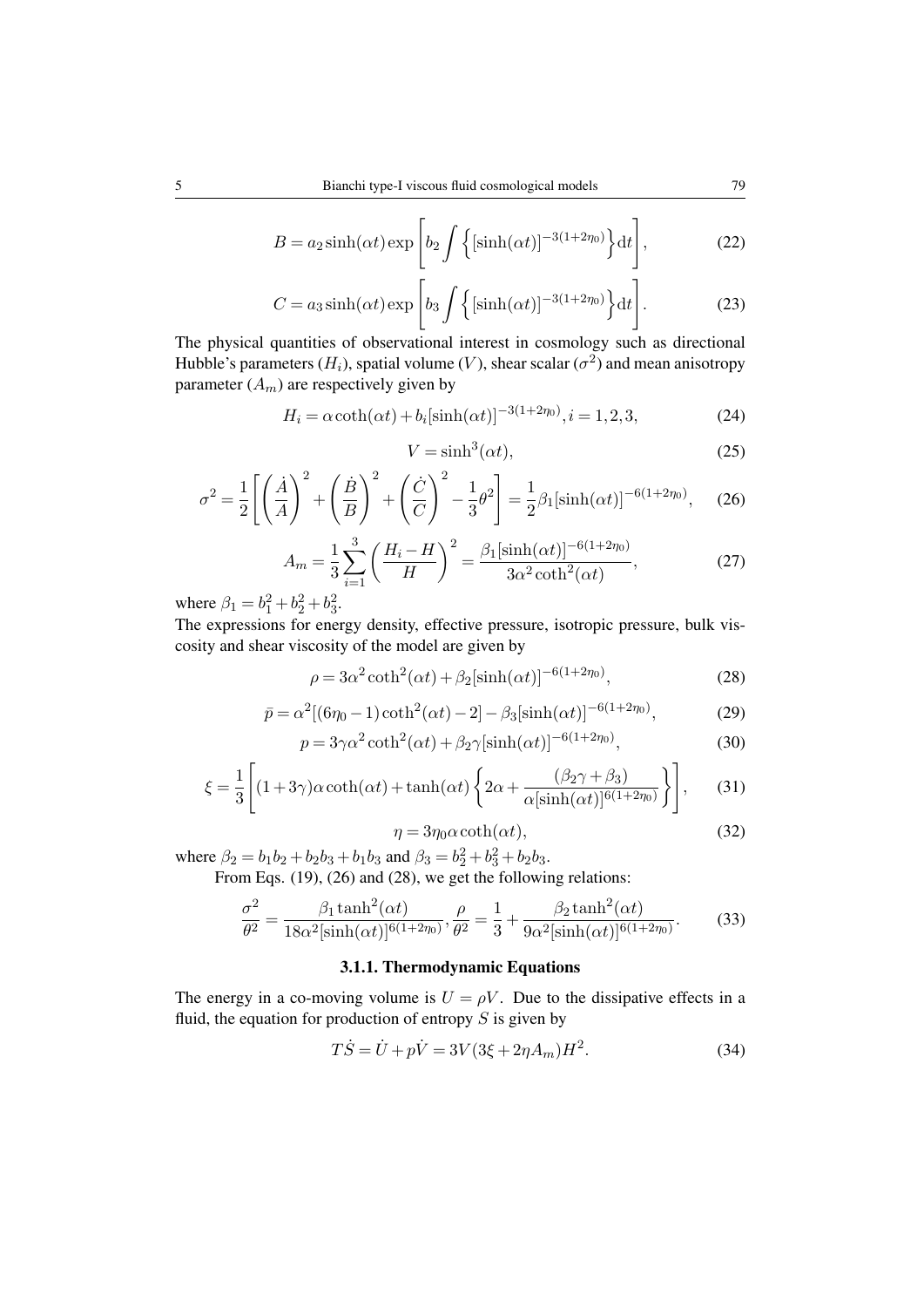In a cosmic fluid where the energy density and pressure of the cosmic fluid are functions of temperature only *i.e.*  $\rho = \rho(T)$ ,  $p = p(T)$ , and where the cosmic fluid has no net charge, we obtain easily (Grøn [16])

$$
S = \frac{V}{T}(1+\gamma)\rho.
$$
\n(35)

Let the entropy density be *s* so that

$$
s = \frac{S}{V} = \frac{(1+\gamma)\rho}{T}.
$$
\n(36)

The first law of thermodynamics may be written as

$$
d(\rho V) + \gamma \rho dV = (1 + \gamma) T d\left(\frac{\rho V}{T}\right),\tag{37}
$$

which on integration yields

$$
T \sim \rho^{\left(\frac{\gamma}{1+\gamma}\right)}.\tag{38}
$$

From Eqs. (36) and (38), we get the entropy density as

$$
s \sim \rho^{\left(\frac{1}{1+\gamma}\right)}.\tag{39}
$$

Using Eqs. (25) and (28), we find the respective temperature (*T*), entropy density (*s*) and total entropy  $(S)$  from Eqs.  $(36)$ ,  $(38)$  and  $(39)$  as

$$
T = T_0 \left[ 3\alpha^2 \coth^2(\alpha t) + \beta_2 [\sinh(\alpha t)]^{-6(1+2\eta_0)} \right]^{\frac{\gamma}{(1+\gamma)}},\tag{40}
$$

$$
s = s_0 \left[ 3\alpha^2 \coth^2(\alpha t) + \beta_2 [\sinh(\alpha t)]^{-6(1+2\eta_0)} \right]^{\frac{1}{(1+\gamma)}},
$$
(41)

$$
S = S_0 \sinh^3(\alpha t) \left[ 3\alpha^2 \coth^2(\alpha t) + \beta_2 [\sinh(\alpha t)]^{-6(1+2\eta_0)} \right]^{\frac{1}{(1+\gamma)}},\tag{42}
$$

where  $T_0$ ,  $s_0$  and  $S_0$  are positive constants. From Eqs. (34) and (35), we get the entropy production rate as

$$
\frac{\dot{S}}{S} = \frac{3(3\xi + 2\eta A_m)H^2}{(1+\gamma)\rho}.
$$
\n(43)

Using Eqs. (27), (28), (31) and (32), Equation (43) yields

$$
\frac{\dot{S}}{S} = \frac{3}{(1+\gamma)\left[3\alpha^2 \coth^2(\alpha t) + \beta_2 \{\sinh(\alpha t)\}^{-6(1+2\eta_0)}\right]} \left[ (1+3\gamma)\alpha^3 \coth^3(\alpha t) + 2\alpha^3 \coth(\alpha t) + \alpha(2\eta_0\beta_1 + \gamma\beta_2 + \beta_3) \coth(\alpha t) \{\sinh(\alpha t)\}^{-6(1+2\eta_0)} \right].
$$
\n(44)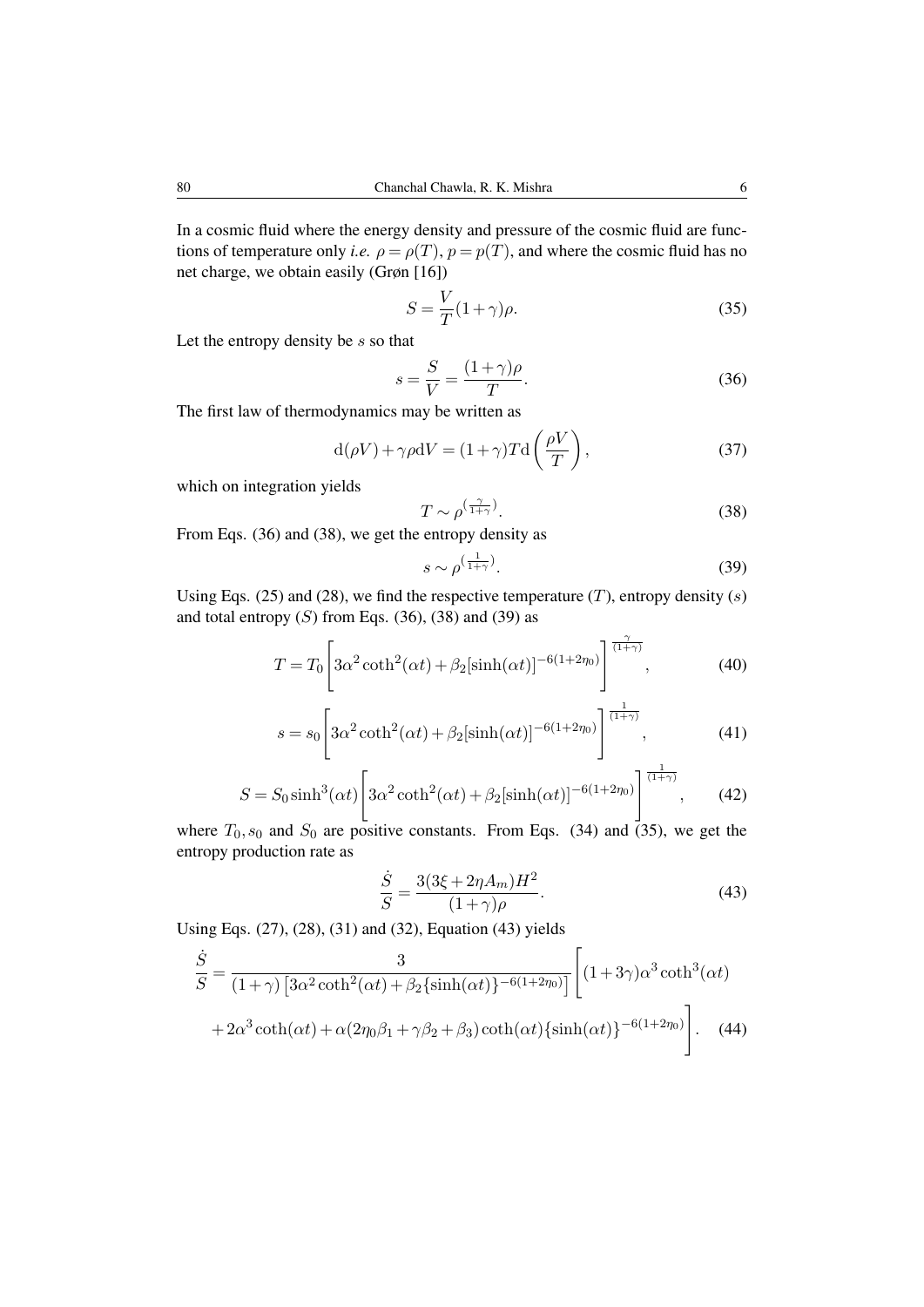# 3.2. CASE 2: WHEN  $a(t) = te^t$

Following Amirhashchi *et al.* [40], we consider the following scale factor

$$
a(t) = te^t,\tag{45}
$$

which yields a time dependent DP as

$$
q(t) = -\frac{t(t+2)}{(t+1)^2}.
$$
\n(46)

Further, expansion scalar

$$
\theta = 3\left(\frac{t+1}{t}\right). \tag{47}
$$

Using Eqs. (18), (45) and (47) into Eqs. (13)*−*(15), we have the following set of expressions for the scale factors

$$
A = a_1(te^t) \exp\left(b_1 \int t^{-3(1+2\eta_0)} e^{-3(1+2\eta_0)t} \mathrm{d}t\right),\tag{48}
$$

$$
B = a_2(te^t) \exp\left(b_2 \int t^{-3(1+2\eta_0)} e^{-3(1+2\eta_0)t} dt\right),\tag{49}
$$

$$
C = a_3(te^t) \exp\left(b_3 \int t^{-3(1+2\eta_0)} e^{-3(1+2\eta_0)t} dt\right).
$$
 (50)

The physical parameters as described in the case 1 are expressed as

$$
H_i = 1 + \frac{1}{t} + b_i t^{-3(1+2\eta_0)} e^{-3(1+2\eta_0)t}, \quad i = 1, 2, 3,
$$
 (51)

$$
V = t^3 e^{3t},\tag{52}
$$

$$
A_m = \frac{1}{3} \beta_1 \frac{t^{-4(1+3\eta_0)} e^{-6(1+2\eta_0)t}}{(t+1)^2},
$$
\n(53)

$$
\sigma^2 = \frac{1}{2} \beta_1 t^{-6(1+2\eta_0)} e^{-6(1+2\eta_0)t}.
$$
\n(54)

The expressions for energy density, effective pressure, isotropic pressure, bulk viscosity and shear viscosity of the model are given by

$$
\rho = 3\left(\frac{t+1}{t}\right)^2 + \beta_2 t^{-6(1+2\eta_0)} e^{-6(1+2\eta_0)t},\tag{55}
$$

$$
\bar{p} = (6\eta_0 - 1) \left(\frac{t+1}{t}\right)^2 - 2\left(\frac{t+2}{t}\right) - \beta_3 t^{-6(1+2\eta_0)} e^{-6(1+2\eta_0)t}.\tag{56}
$$

$$
p = 3\gamma \left(\frac{t+1}{t}\right)^2 + \beta_2 \gamma t^{-6(1+2\eta_0)} e^{-6(1+2\eta_0)t},\tag{57}
$$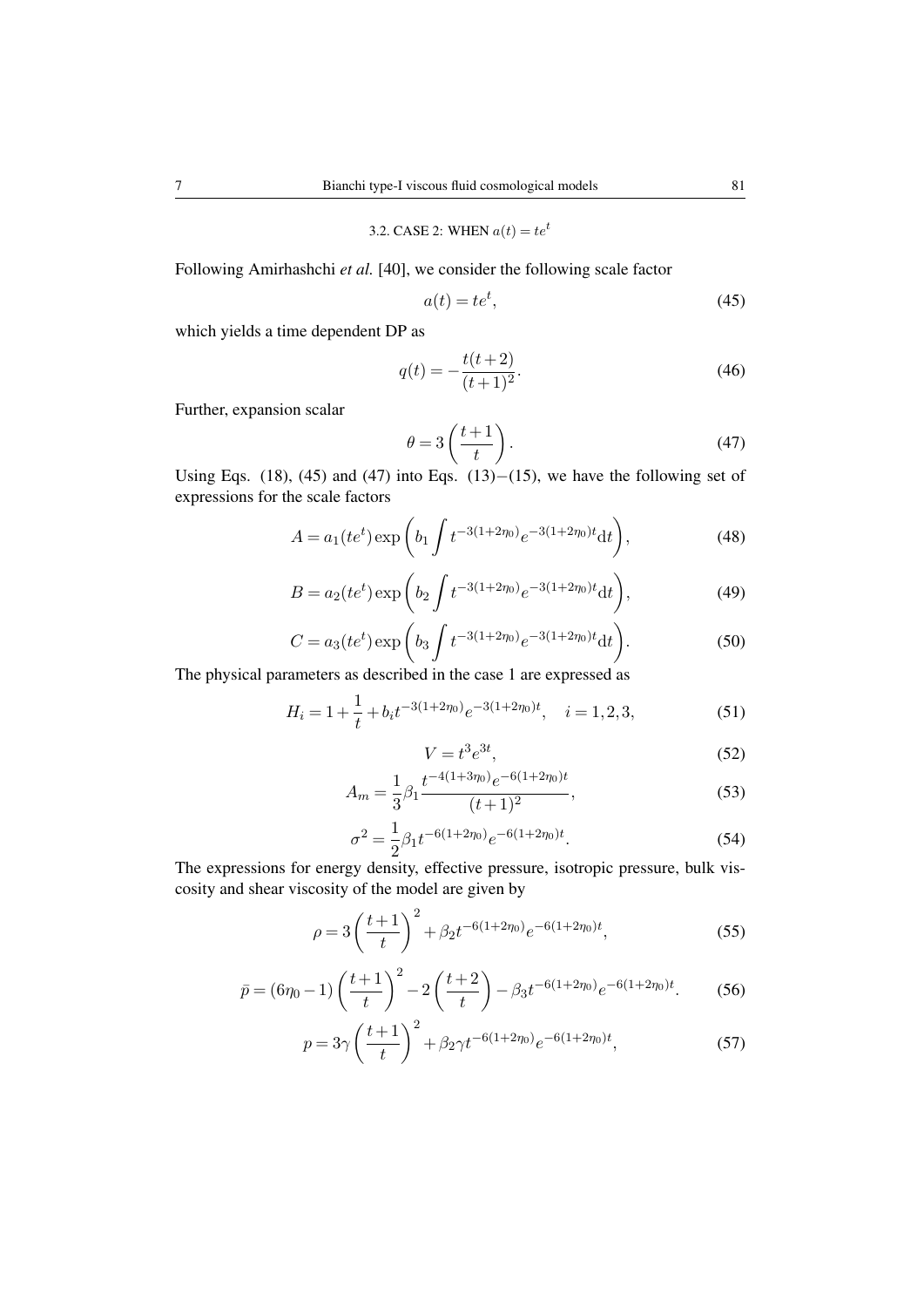$$
\xi = \frac{1}{3} \left[ (1+3\gamma) \left( \frac{t+1}{t} \right) + 2 \left( \frac{t+2}{t+1} \right) + (\beta_2 \gamma + \beta_3) \frac{t^{-(5+12\eta_0)} e^{-6(1+2\eta_0)t}}{(t+1)} \right],
$$
(58)

$$
\eta = 3\eta_0 \left(\frac{t+1}{t}\right). \tag{59}
$$

Further from Eqs. (47), (54) and (55), we get

$$
\frac{\sigma^2}{\theta^2} = \frac{1}{18} \beta_1 \frac{t^{-4(1+3\eta_0)} e^{-6(1+2\eta_0)t}}{(t+1)^2}, \frac{\rho}{\theta^2} = \frac{1}{3} + \frac{1}{9} \beta_2 \frac{t^{-4(1+3\eta_0)} e^{-6(1+2\eta_0)t}}{(t+1)^2}.
$$
 (60)

# 3.2.1. Thermodynamic Equations

Using Eqs.  $(52)$  and  $(55)$ , we find the respective temperature  $(T)$ , entropy density  $(s)$  and total entropy  $(S)$  from Eqs.  $(36)$ ,  $(38)$  and  $(39)$ , as

$$
T = T_0 \left[ 3 \left( \frac{t+1}{t} \right)^2 + \beta_2 t^{-6(1+2\eta_0)} e^{-6(1+2\eta_0)t} \right]^{\frac{\gamma}{1+\gamma}}, \tag{61}
$$

$$
s = s_0 \left[ 3\left(\frac{t+1}{t}\right)^2 + \beta_2 t^{-6(1+2\eta_0)} e^{-6(1+2\eta_0)t} \right]^{\frac{1}{1+\gamma}}, \tag{62}
$$

$$
S = S_0 t^3 e^{3t} \left[ 3 \left( \frac{t+1}{t} \right)^2 + \beta_2 t^{-6(1+2\eta_0)} e^{-6(1+2\eta_0)t} \right]^{\frac{1}{1+\gamma}}.
$$
 (63)

Further, rate of change of entropy is expressed as

$$
\frac{\dot{S}}{S} = \frac{3}{(1+\gamma)\left[3\left(\frac{t+1}{t}\right)^2 + \beta_2 t^{-6(1+2\eta_0)}e^{-6(1+2\eta_0)t}\right]}\left[(1+3\gamma)\left(\frac{t+1}{t}\right)^3 + \frac{2(t+1)(t+2)}{t^2} + (\beta_2\gamma + \beta_3 + 2\eta_0\beta_1)(t+1)t^{-(7+12\eta_0)}e^{-6(1+2\eta_0)t}\right].
$$
 (64)

### 3.3. PHYSICAL BEHAVIOR OF THE MODELS

It is observed that the solutions presented in this paper (for both the cases) satisfy the energy conservation equation (9) identically. Therefore, the presented solutions are exact solutions of Einstein's field equations (5)*−*(8).

*Deceleration Parameter*: From Fig. 1, it is interesting to notice that *q* decreases very rapidly and reaches upto value *−*1 and, then after it remains constant (*i.e. −*1) like de Sitter universe.

*Energy Density and Pressure*: From Eqs. (28) and (30) for case 1, and Eqs. (55) and (57) for case 2, we conclude that the energy density  $\rho$  and isotropic pressure  $p$  are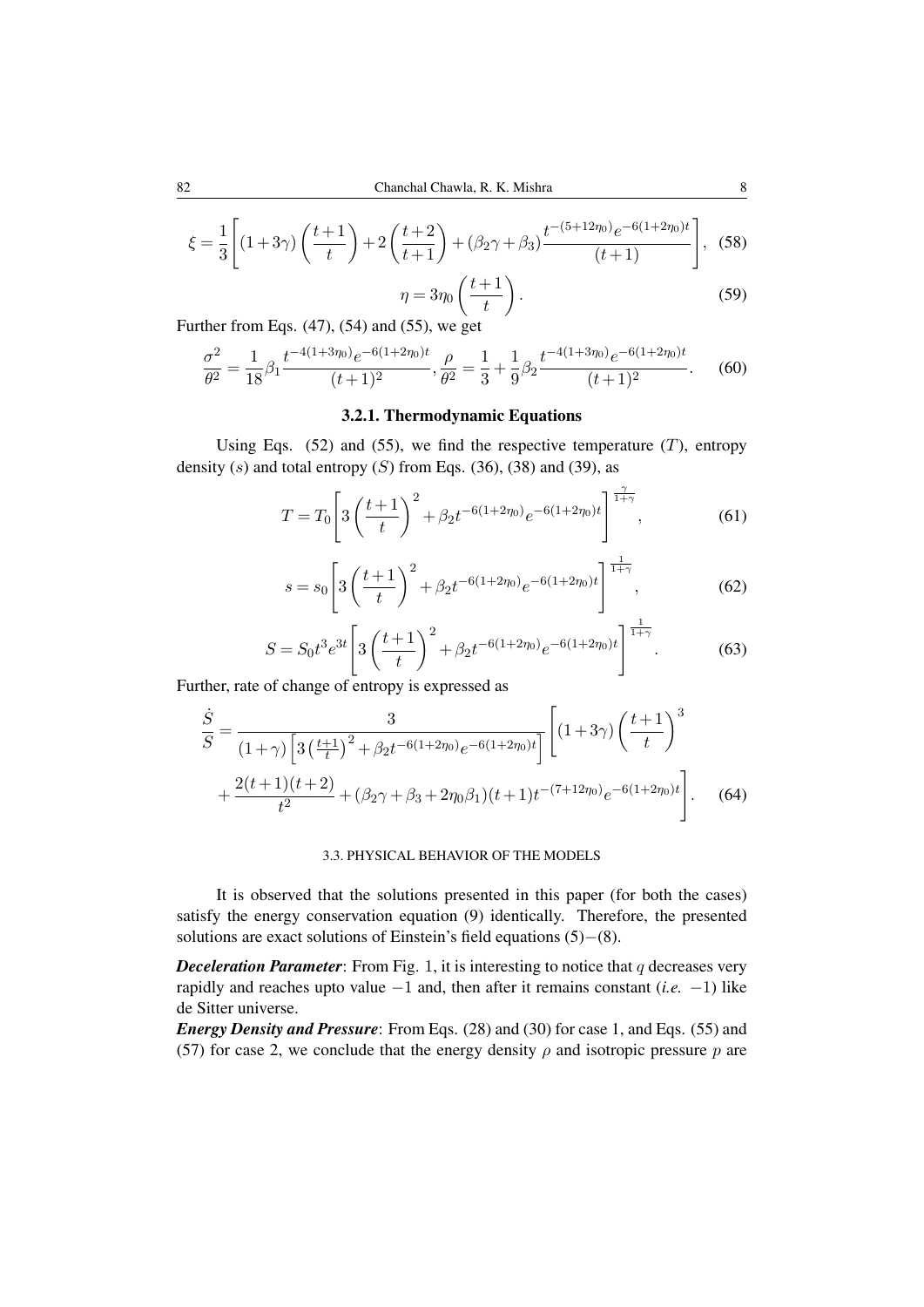always positive and decreasing functions of time. Fig. 2 depicts the same character for energy density *ρ*.

*Bulk Viscosity*: It is self explanatory from Fig. 3 and Fig. 4 that  $\xi$  is a positive decreasing function of time and it approaches to a constant quantity which is near to zero. This is in good agreement with the physical behavior of *ξ*.

*Anisotropy Parameter*: It is obvious from Eqs. (27) and (53) that the anisotropy parameter decreases faster with time due to the presence of viscosity.

Further from Eqs. (33) and (60): (i)  $\frac{\rho}{\theta^2}$  is maximum at  $t = \infty$  and the maximum value is  $\frac{1}{3}$ , (ii) $\frac{\sigma^2}{\theta^2}$  $\frac{\sigma^2}{\theta^2}$  is a decreasing function of time and decays to zero as  $t \to \infty$ . Hence the model approaches to isotropy for large values of time *i.e.* at present epoch. *Entropy*: It is clear from Eqs. (44) and (64) that  $\frac{\dot{s}}{S} > 0$ , which implies that the total

entropy goes on increasing as the evolution progresses. Moreover, we observe that the spatial volume and spatial scale factors are zero and the expansion scalar is infinite at  $t = 0$ , which is big bang scenario. All the physical quantities pressure (*p*), energy density (*ρ*), bulk viscosity (*ξ*), shear viscosity (*η*), Hubble factor (*H*) and shear scalar (*σ*) diverge at  $t = 0$ . As  $t \to \infty$ , scale factors and volume becomes infinite whereas *p*, *ρ* approach to zero.

## 4. CONCLUDING REMARKS

In the present paper, we have investigated Bianchi type-I space-time in presence of a dissipative fluid by considering time dependent DP. It is observed that, our derived model has accelerated expansion at present epoch which is consistent with recent observations of Type Ia supernova and CMB anisotropies. As shown in *§*3.3, viscosity played an important role in the process of isotropization of the large scale structure of the universe. We also conclude that the model represents shearing, non-rotating and expanding universe, which starts with a big bang and approaches to isotropy at present epoch.

*Acknowledgments.* The authors are thankful to Inter University Center for Astronomy and Astrophysics (IUCAA), Pune, India and SLIET Longowal, Punjab, India, for providing facilities and support where this work was carried out. The authors are also thankful to Prof. A. Pradhan for his fruitful discussions and suggestions during the preparation of manuscript. The financial support as JRF (Grant. No. 09/797(0007)/2010-EMR-I) in part by CSIR, New Delhi, India is gratefully acknowledged by C. Chawla. We also pay our thanks to the anonymous referee for his valuable comments.

#### **REFERENCES**

- 1. C.W. Misner, Astrophys. J. 151, 431 (1968).
- 2. T. Koivisto, D.F. Mota, J. Cosmol. Astropart. Phys. 06, 018 (2008).
- 3. T. Koivisto, D.F. Mota, J. Cosmol. Astropart. Phys. 08, 021 (2008).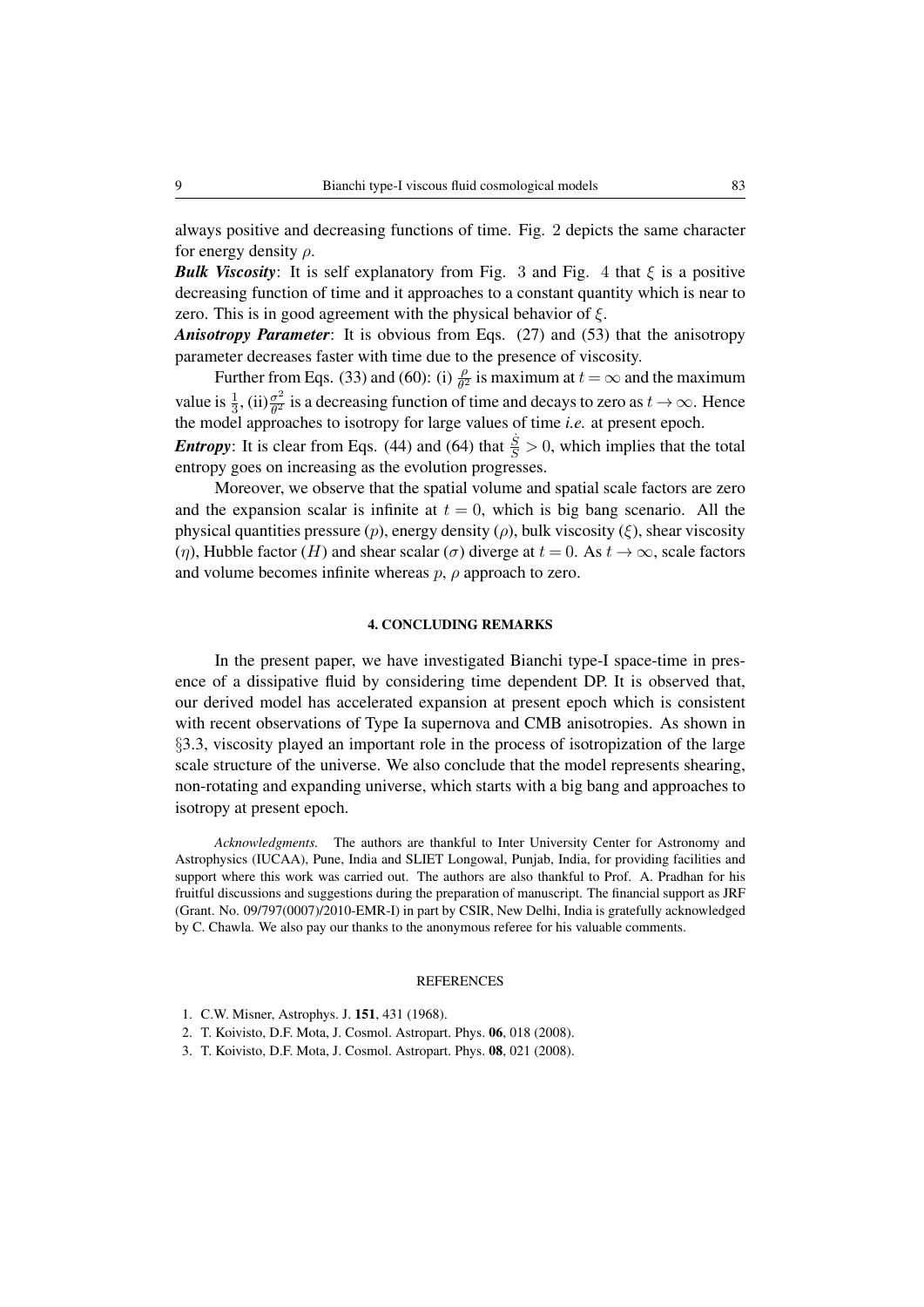- 4. *O*¨. Akarsu, C.B. Kilinc, Astrophys. Space Sci. 326, 315 (2010).
- 5. G.F.R. Ellis, Gen. Relativ. Gravit. 38, 1003 (2006).
- 6. A. Pradhan, D.S. Chouhan, Astrophys. Space Sci. 331, 697 (2011).
- 7. A. Pradhan, A.K. Singh, Int. J. Theor. Phys. 50, 916 (2011).
- 8. A. Pradhan, H. Amirhashchi, B. Saha, Int. J. Theor. Phys. 50, 2923 (2011).
- 9. R. Bali, U.K. Pareek, A. Pradhan, Chin. Phys. Lett. 24, 2455 (2007).
- 10. B. Saha, Mod. Phys. Lett. A 20, 2127 (2005).
- 11. A.K. Yadav, A. Pradhan, A.K. Singh, Astrophys. Space Sci. 337, 379 (2012).
- 12. M. Visinescu, B. Saha, Rom. J. Phys. 55, 645 (2010).
- 13. C. Eckart, Phys. Rev. D 58, 919 (1940).
- 14. L.D. Landau, E.M. Lifshitz, Fluid Mechanics, Pergamon, New York, p.47 (1959).
- 15. S. Weinberg, Astrophys. J. 168, 175 (1971).
- 16. Ø. Grøn, Astrophys. Space Sci. 173, 191 (1990).
- 17. C.P. Singh, S. Kumar, Int. J. Theor. Phys. 48, 925 (2009).
- 18. C.P. Singh, S. Kumar, Astrophys. Space Sci. 323, 407 (2009).
- 19. G.M. Kremer, F.P. Devecchi, Phys. Rev. D 67, 047301 (2003).
- 20. P.S. Debnath, B.C. Paul, A. Beesham, Phys. Rev. D 76, 123505 (2007).
- 21. A.K. Yadav, Int. J. Theor. Phys. 50, 1664 (2011).
- 22. A. Pradhan, Jour. Math. Phys. 50, 022501 (2009).
- 23. A. Pradhan, Fizika B 18, 61 (2009).
- 24. A. Pradhan, L. Yadav, A.K. Yadav, Astrophys. Space Sci. 299, 31 (2005).
- 25. C.P. Singh, S. Kumar, A. Pradhan, Class. Quantum Grav. 24, 455 (2007).
- 26. R. Bali, A. Pradhan, Chin. Phys. Lett. 24, 585 (2007).
- 27. *O*¨. Akarsu, C.B. Kilinc, Gen. Relat. Gravit. 42, 119 (2010).
- 28. *O*¨. Akarsu, C.B. Kilinc, Gen. Relat. Gravit. 42, 763 (2010).
- 29. H. Amirhashchi, A. Pradhan, B. Saha, Astrophys. Space Sci. 333, 295 (2011).
- 30. A. Pradhan, H. Amirhashchi, B. Saha, Int. J. Theor. Phys. 50, 2923 (2011).
- 31. R.G. Riess *et al.*, Astron. J. 116, 1009 (1998).
- 32. R.G. Riess *et al.*, Astrophys. J. 607, 665 (2004).
- 33. S. Perlmutter, *et al.*, Nature 391, 51 (1998).
- 34. J.L. Tonry *et al.*, Astrophys. J. 594, 1 (2003).
- 35. A. Clocchiatti, *et al.*, Astrophys. J. 642, 1 (2006).
- 36. C.L. Bennett, *et al.*, Astrophys. J. Suppl. 148, 1 (2003).
- 37. P. de Bernardis, *et al.*, Nature 404, 955 (2000).
- 38. S. Hanany, *et al.*, Astrophys. J. 545, L5 (2000).
- 39. A. Pradhan, R. Jaiswal, K. Jotania, R.K. Khare, Astrophys. Space Sci. 337, 401 (2012).
- 40. H. Amirhashchi, A. Pradhan, B. Saha, Chin. Phys. Lett. 28, 039801 (2011).
- 41. *O*¨. Akarsu, T. Dereli, Int. J. Theor. Phys. 51, 612 (2012).
- 42. A. Pradhan, S.K. Srivastav, M.K. Yadav, Astrophys. Space Sci. 298, 419 (2005).